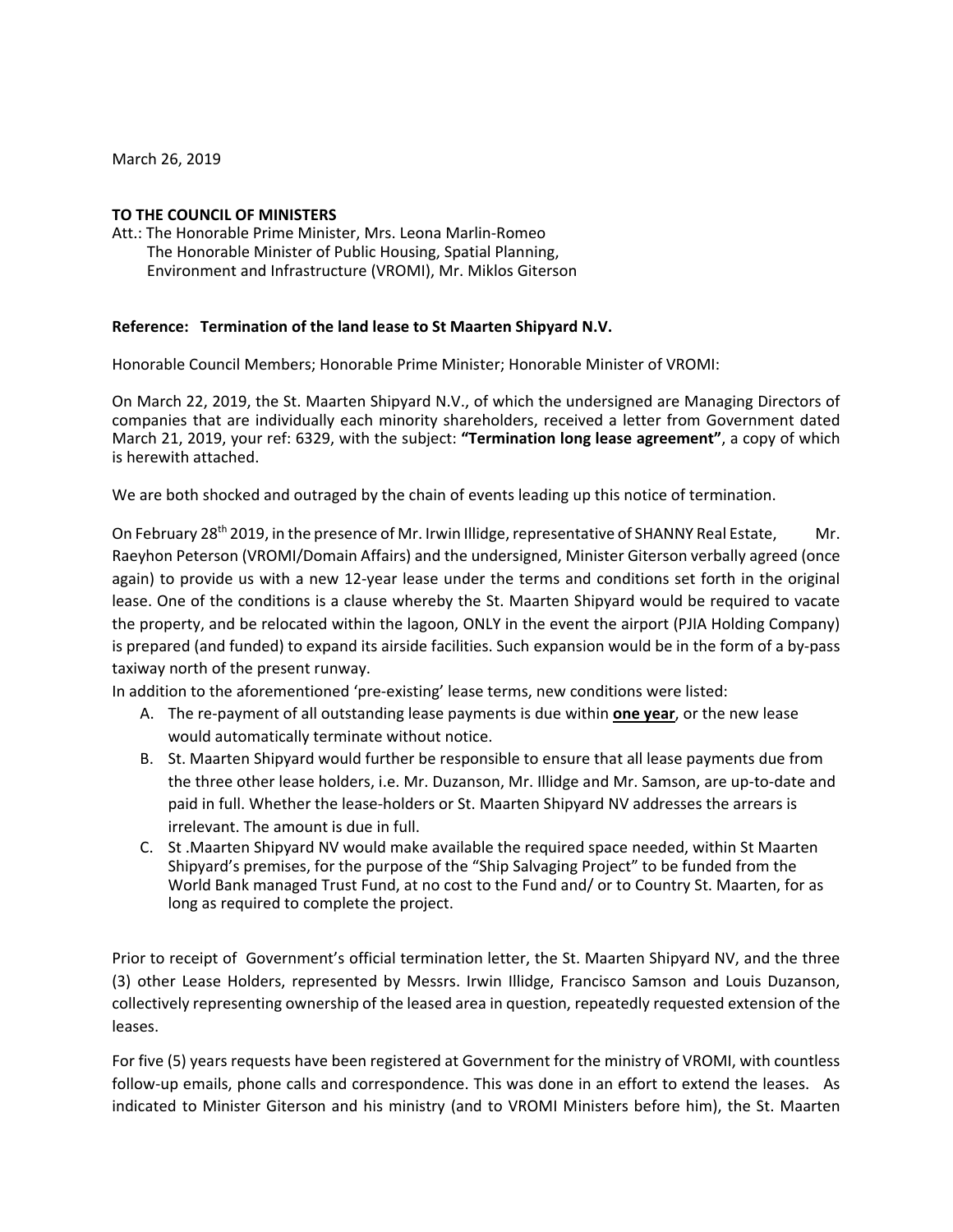Shipyard N.V. needed this lease extension in order to be able to recapitalize and refinance the operations, so that the business could revitalize and service its debt, including the outstanding land lease payments.

In more recent times, we have had 4 meetings at the Minister of VROMI's office, three of which were attended by Minister Giterson. In each of these meetings, we left his office with the understanding that he was in favor of extending the lease as requested; this would be done based on the terms set forth below. For reasons unknown to us, there was a long period of silence after each meeting, marked by unanswered emails and/or phone calls, and ultimately, a complete reversal of the agreement and a change of direction. It would appear that as the Simpson Bay Lagoon Ship Wrecks Salvaging project came closer to fruition and the amount of dollars being allocated to this project was made public, the following issues, related to the St. Maarten Shipyard's requested lease extensions quickly surfaced:

- I. On December 7, 2018, VROMI Chef de Cabinet, Mr. Chris Wever, sent an email in which notice was given that Minister Giterson was no longer inclined to proceed with the lease(s) extension(s), because of the Lease payments arrears. We found this decision odd considering that all parties were apprised and well aware of these outstanding lease amounts from the start; we had made it clear from the onset that we were not trying to avoid paying the lease payments but needed to recapitalize, and in order to do so we needed the lease extended. Getting approval for lease extension always seemed to be elusive for reasons that according to VROMI, the SXM Airport could not, or would not commit to when they would be totally ready to commence the actual construction of the "By‐pass East" and/or the full length Back‐ Taxiway, for which the annexation of the Shipyard parcels and all other properties to the North of the existing Airport Road are required, to allow for relocation of relevant sections of the Airport Road.
- II. We were subsequently approached by someone outside the VROMI ministry, who informed us that in order to get the lease extension (requested for the past 5+ years), we would need to make a payment to this individual of US\$35,000.00. This individual would then deliver the money to the appropriate person/people thereby ensuring the lease(s) would be extended. He went on to tell us that there were others "lined up" who wanted the property because of the announced World Bank‐funded ships salvaging project. Only by paying abovementioned sum would the St. Maarten Shipyard and related leases be extended. It seemed third parties who allegedly were/are prepared to make the requested payment, would become the new lessee(s), if Shipyard failed to deliver.
- III. In his capacity as representative of the Managing Director of St. Maarten Shipyard N.V., the undersigned Jeff Boyd, adamantly refused the attempt towards extortion, or be a party to such. Thereafter, we were confronted with deafening silence, prompting us to request an urgent meeting with the Minister of VROMI to further discuss these developments. This meeting took place on Thursday, February 28, 2019, in the Minister's office. In his presence, we conveyed the names, dates and information regarding the request for the US\$ 35,000.00 and suggested to the Minister that a meeting be convened with all parties, including "the messenger", in order to put all the facts on the table in plain view of everyone. We went on to point out to the Minister that one way or the other, the person, who according to us is involved, in‐fact has a connection to the Minister's office, as the individual who brought the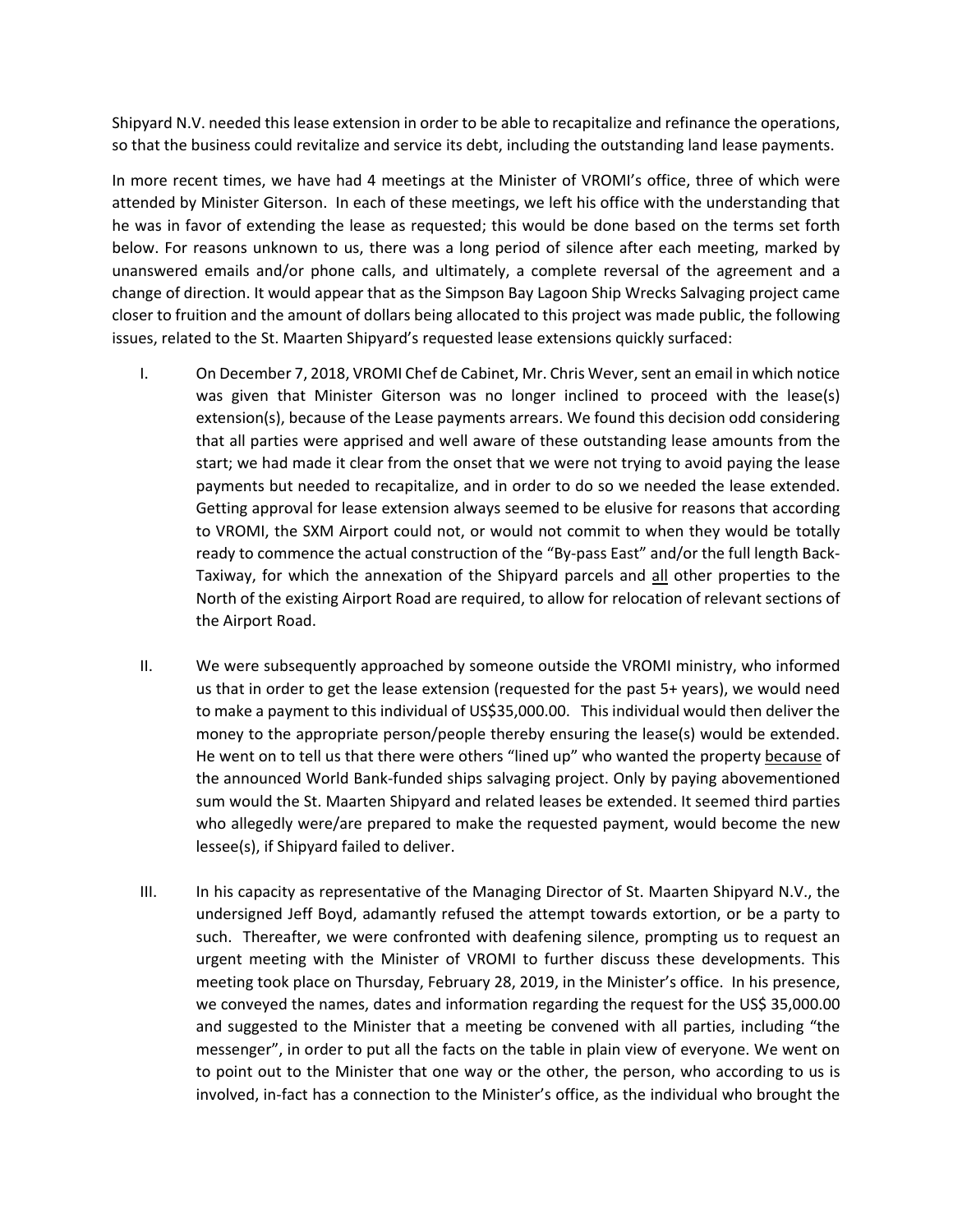message sited the exact amount of long lease outstanding, information which had recently been presented by Domein Beheer to the VROMI Minister's office. The Minister agreed that this seemed to be the logical flow of events and a meeting would be organized on short notice. That afternoon (February 28<sup>th</sup>, 2019), Minister Giterson called the undersigned Mike Ferrier, and scheduled the promised follow‐up meeting for Friday, March 1, at 1PM. Thereafter on that same day, the VROMI Minister called back to cancel the proposed follow‐up meeting.

IV. We furthermore brought to the Minister of VROMI's attention, the remarks/rumors that were conveyed to us, not only from the individual seeking the US\$ 35,000.00, but from others, who claimed "that a lucrative deal was in the making with others", that would allow "them" to be issued the lease on the Shipyard properties, at which point they would benefit from the World Bank shipwrecks salvage fund.

In Government's termination letter, there are a variety of inconsistencies we simply cannot understand, among which, but not limited to:

- A. *"Also as you are aware, the Country of St Maarten as owners of the parcels urgently requires the usage of these parcels for the ship salvaging project".* This statement on the one hand is accurate, as at Minister Giterson's request, we met and worked with EECC representatives to establish the guidelines, location, and logistics surrounding this project. On the other hand, it is illogical to include this in the termination letter, when we previously agreed (actually offered) to make the required space available free of charge and have been preparing our facilities to receive the project with 30 days' notice, for over 6 months. What possible difference could not extending our lease, as previously agreed, have made unless there is some other motive? In our opinion, the delays in launching this project, have nothing to do with St. Maarten Shipyard and or the extension of the lease.
- B. Government makes note that *the lease expired on September 21, 2018*, and yet leading up to that date and thereafter, we were all in agreement that the lease was to be extended. If this was not the case, why would we not have been served notice of the intended nonrenewal/termination prior to the e-mail of January  $4<sup>th</sup>$  from Mr. Wever, referenced by Minister? We would like to point out that we also have similar e-mails from VROMI Officials that state we are moving forward with the Shipyard lease extension and with the Ship Salvaging Project. such as:

*(7-17-2018)* The issue of the airport road, is being handled, I am just having difficulty in determining the exact period within which we will require the use of the land. There are some delays in the approval of the project and I expect that to be done in August some time. However we aim to resolve matters pertaining to the land with you before that.

And

(*7‐17‐2018)* In any case, what it looks like is that it will be an arrangement between yourself/Shipyard NV and the Government.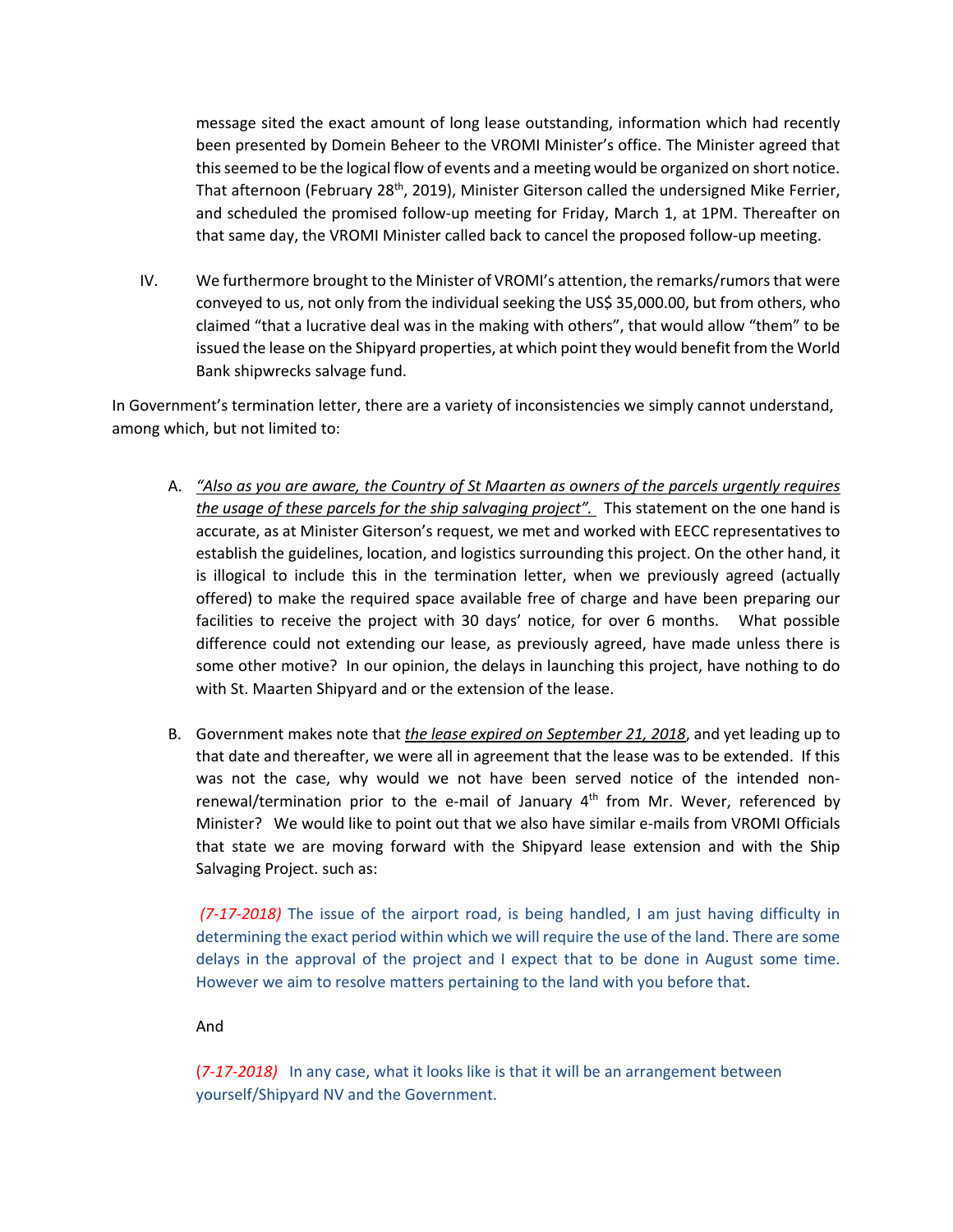- C. We note that in the letter we received, only those parcels leased in the name of St Maarten Shipyard NV, are identified as being terminated and no reference is made of Certificate of Admeasurement 231/1995 in the name of Shanny Real Estate represented by Mr. Irwin Illidge, Certificate of admeasurement 57/1993 represented by Mr. Francisco Samson and Certificate of admeasurement 395/1996 represented by Mr. Louis Duzanson. In speaking with the individuals listed above, who have always been party to and signatories of the request for extension of the leases, they report **not** receiving notice to vacate their leased premises, while ALL leases are in arrears. Are we to assume that their leases have been excluded from this termination and are therefore arbitrarily extended?
- *D.* In Government's termination letter we read: "*You are hereby requested to clear the aforementioned parcels at your earliest convenience. You will be given a period of two (2) months to do so."* This seemingly fails to acknowledge our e-mail to you of June 14<sup>th</sup> 2018, and our continuous follow‐up correspondence and communications, where we point out the logistics of getting ready for the shipwrecks salvaging/removal project and the arrangements that would be required for this. We further pointed out that we were declining boat reservations and haul‐outs based on the space requirement as requested from the VROMI office. PLEASE NOTE: this further hampered the company's cash flow. Although we took steps to limit the issues we would face once the project started and, as a result, suffered the financial consequences, we still have ongoing operations which cannot be concluded in the time frame mentioned. Had we not been given assurances numerous times that the extension was forth coming, and that we would support the Recovery Fund project, this would not have been the case.

In closing, taking into consideration the present very volatile and dynamic political situation on our island, we are baffled by what is going on here and why…

To knowingly and intentionally

- I. Force a company into bankruptcy, thus negating their willingness and new ability to finally pay what is outstanding to government for land lease, seems illogical.
- II. To withdraw a land lease, Government creates a situation which promotes additional scrutiny and possibly un‐willingness of banking institutions to do business with other companies that have a land lease, as there is no longer any security in the land. Moreover, this action is counterproductive for the country's economic growth.
- III. To withdraw the lease on the basis of the need for the space for the ship salvaging project, when said space is already available and at no cost, makes no sense.
- IV. To end the employment of in excess of 15 employees directly, or indirectly, in a time where the country is trying to rebuild and move forward, seems inconsistent with the